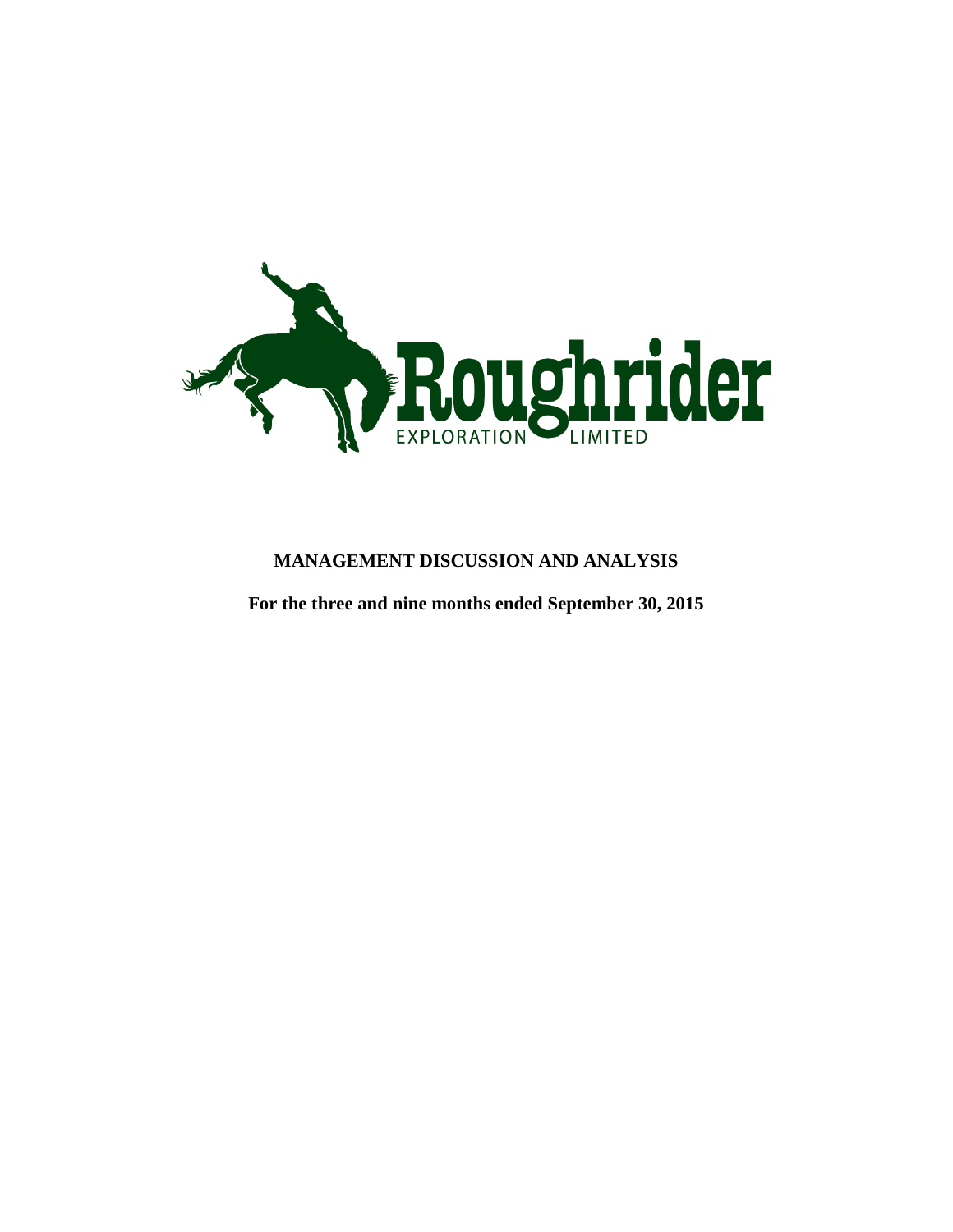Management Discussion & Analysis Nine months ended September 30, 2015

## **INTRODUCTION**

Prepared on November 27, 2015 for the nine months ended September 30, 2015 ("fiscal 2015"), this Management Discussion and Analysis ("MD&A") supplements, but does not form part of the unaudited condensed interim financial statements of Roughrider Exploration Limited ("Roughrider" or the "Company"). This MD&A should be read in conjunction with the accompanying unaudited condensed interim financial statements for the quarter ended September 30, 2015 and the audited annual financial statements for the year ended December 31, 2014 and the related notes, all of which have been prepared in accordance with International Financial Reporting Standards ("IFRS").

Additional information, including audited financial statements and more detail on specific items discussed in this MD&A can be found on the Company's page at [www.sedar.com.](http://www.sedar.com/)

Monetary amounts in the following discussion are in Canadian dollars.

This MD&A contains Forward Looking Information. Please read the Cautionary Statements on page 3, and the description of Risk Factors carefully.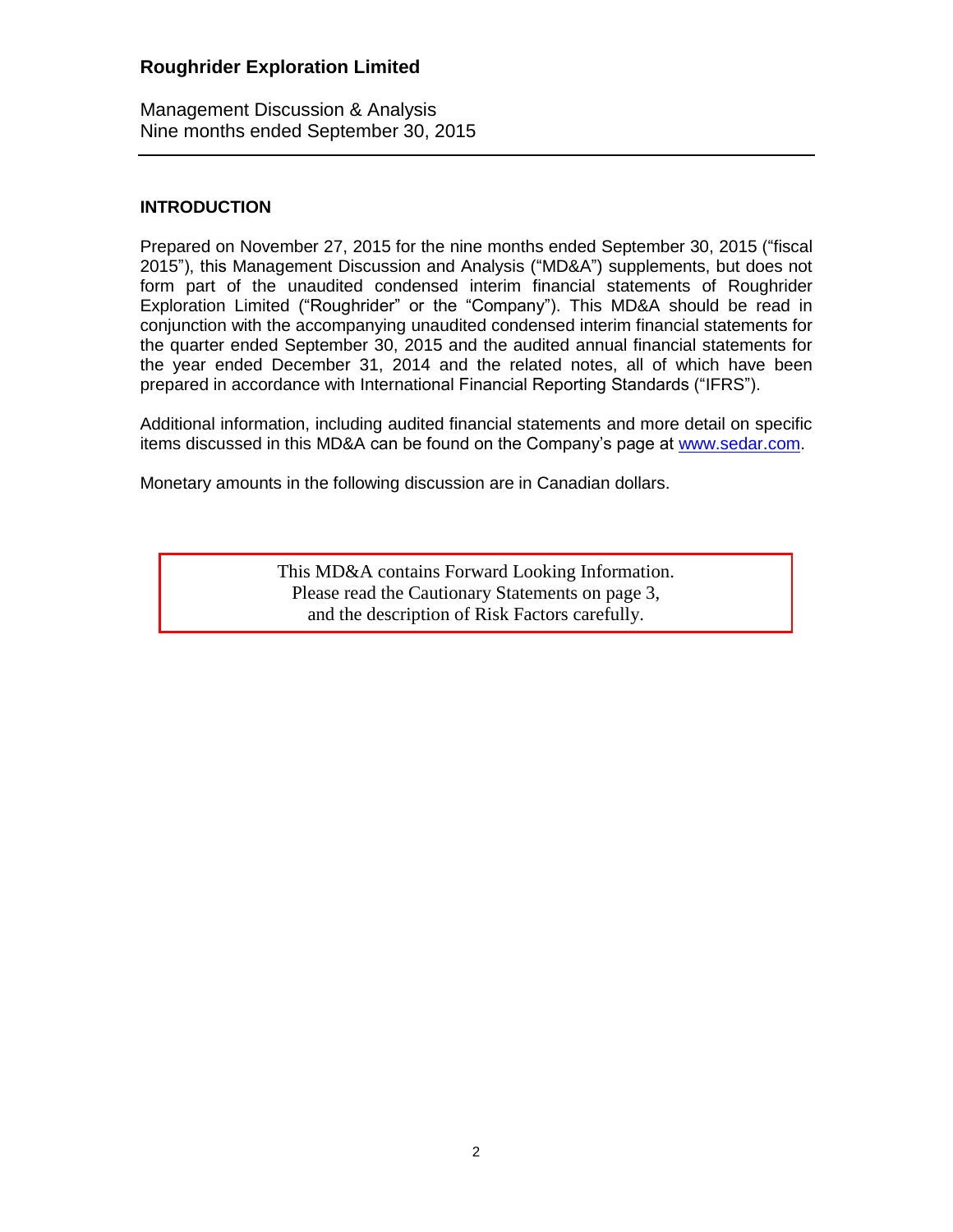Management Discussion & Analysis Nine months ended September 30, 2015

## **FORWARD-LOOKING INFORMATION**

This MD&A contains certain forward-looking information and forward looking statements as defined in applicable securities laws. All statements other than historical fact are forward looking statements.

The statements reflect the current beliefs of the Company, and are based on currently available information. Accordingly, these statements are subject to known and unknown risks, uncertainties and other factors which could cause the actual results, performance or achievements of the Company to be materially different from any future results, performance or achievements expressed in or implied by the forward-looking statements. This forward-looking information, principally under the heading "Outlook," but also elsewhere in this document, includes estimates, forecasts, plans and statements as to the Company's current expectations concerning, among other things, continuance as a going concern, collection of receivables, requirements for additional capital, the availability of financing, and the potential held by projects in the Company's portfolio.

Forward-looking statements are based on a number of assumptions, including, but not limited to, assumptions regarding general business and economic conditions, interest rates, the global and local supply and demand for labour and other project inputs, changes in commodity prices in general, changes to legislation, conditions in financial markets (in particular, the continuing availability of financing), our ability to attract and retain skilled staff, and our ongoing relations with governments, our employees and business partners. The foregoing list of assumptions is not exhaustive. Events or circumstances could cause actual results to vary materially from expectations.

Factors that may cause actual results to vary include, but are not limited to: actual experience in collecting receivables, changes in interest and currency exchange rates, acts or omissions of governments, including those who consider themselves self-governing, delays in the receipt of government approvals or permits to begin work, inaccurate geological and engineering assumptions, unanticipated future operational difficulties (including cost escalation, unavailability of materials and equipment, industrial disturbances or other job action, epidemic, pandemic or other disease outbreaks, and unanticipated events related to health, safety and environmental matters), political risk (including the risk that the rights to mine a project may be rescinded by the government or otherwise lost), actual exploration results, social unrest, failure of counterparties to perform their contractual obligations, changes in general economic conditions or conditions in the financial markets and other risk factors as detailed from time to time in the Company's reports and public filings with the Canadian securities administrators, filed on SEDAR. The Company does not assume the obligation to revise or update forward-looking information after the date of this document nor to make revisions to reflect the occurrence of future unanticipated events, except as may be required under applicable securities laws.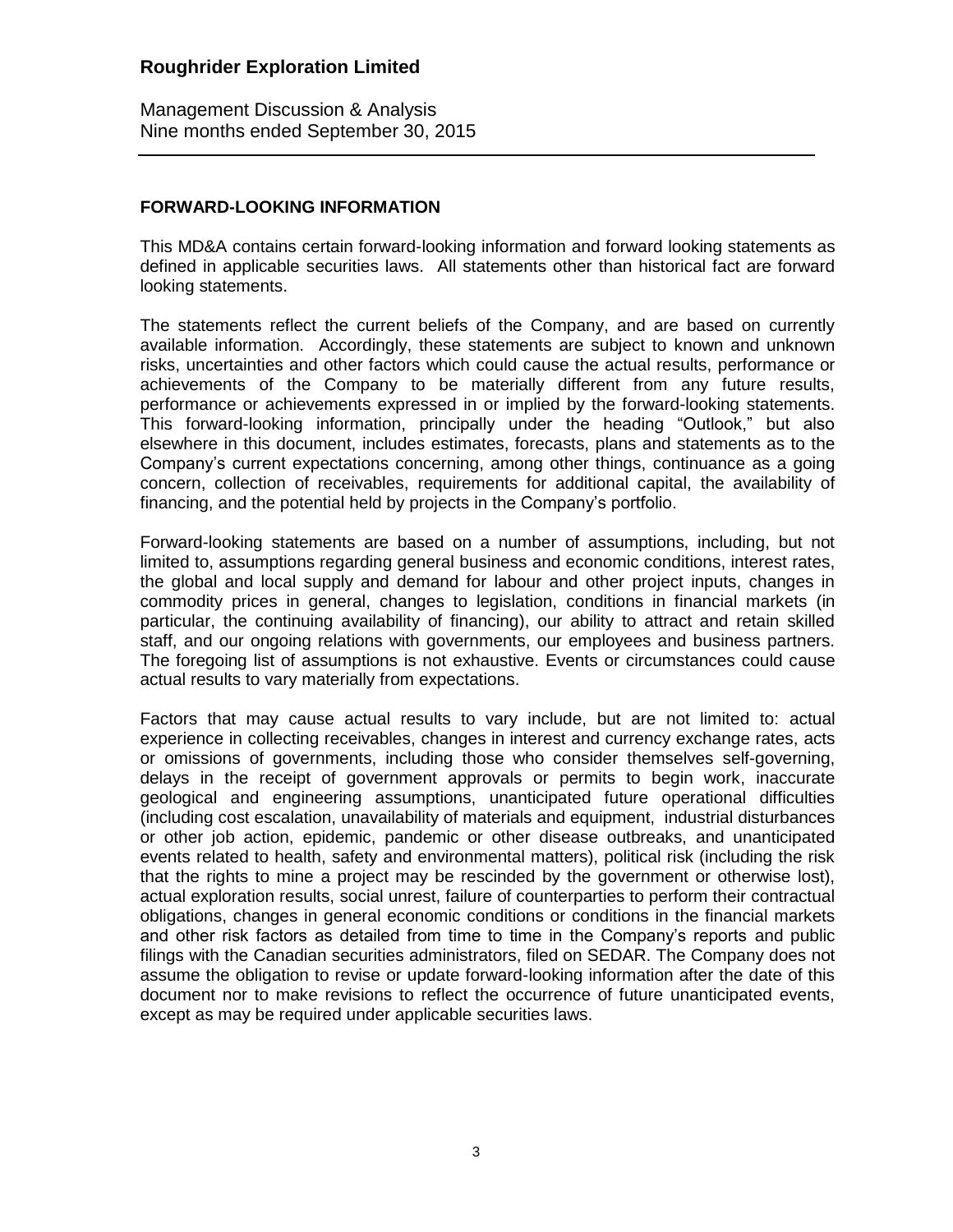Management Discussion & Analysis Nine months ended September 30, 2015

# **BUSINESS OF THE COMPANY**

The principal business of the Company is uranium mineral exploration in the Athabasca Basin region of northern Saskatchewan. The main focus of its work is the exploration of the 200,677 hectare Genesis uranium project located northeast of the Athabasca Basin, within the Wollaston-Mudjatk Transition Zone ("WMTZ"). All of Saskatchewan's operating uranium mines occur along the WMTZ where it extends to the southwest under the boundaries of the basin. Previous to July 16, 2014, the principal business of the Company was the identification and evaluation of assets or businesses with a view to completing a Qualifying Transaction as defined by TSX Venture Exchange (the "Exchange") Policy 2.4. The Qualifying Transaction closed on July 16, 2014.

The Company is a reporting issuer in British Columbia, Alberta, and Ontario, and trades on the Exchange under the symbol REL.

### Genesis Property

The Genesis property is located northeast of Saskatchewan's Athabasca Basin, and within the prospective Wollaston-Mudjatk Transition Zone. Notably, this Transition Zone is host to every one of Canada's operating uranium mines that are within the boundaries of the basin. The Genesis property is comprised of 53 mineral claims, totalling 200,677 hectares (495,883 acres). The claims begin 25 km to the Northeast of Eagle Point uranium mine operated by Cameco Corporation, and the claims extend 90 kilometres to the Northeast along this prospective geological and structural domain, to the Manitoba border.

Until recently, explorers focused on targeting uranium mineralization within the current boundaries of the Athabasca Basin, even though many of the high-grade resources are located within basement rocks lying beneath the basin. Recent discoveries, such as Fission Uranium Corp.'s Patterson Lake South (the RRR deposit), which are hosted by basement rocks but are clearly outside current basin boundaries, have renewed interest in exploration of areas outside of the basin, having known uranium showings and favorable structural settings within basement host rocks.

The Genesis property covers regional host rocks known to host uranium mineralization. The project area has previously been explored by Dennison Mines Limited, Roughrider Uranium Corp., Triex Minerals Corporation, CanAlaska Uranium Ltd., and the geological surveys of Saskatchewan and Canada. Past exploration included lake sediment and soil geochemical surveys, airborne geophysical surveys, ground radiometric surveys, geological mapping and prospecting. A compilation by Kivalliq management of this historic work, which outlined 30 uranium showings and several known uranium-bearing boulder trains, helped to outline eight target areas that display multi-variant anomalism including combinations of geophysical conductors and/or existing lake sediment, boulder or outcrop uranium or indicator element geochemical anomalies.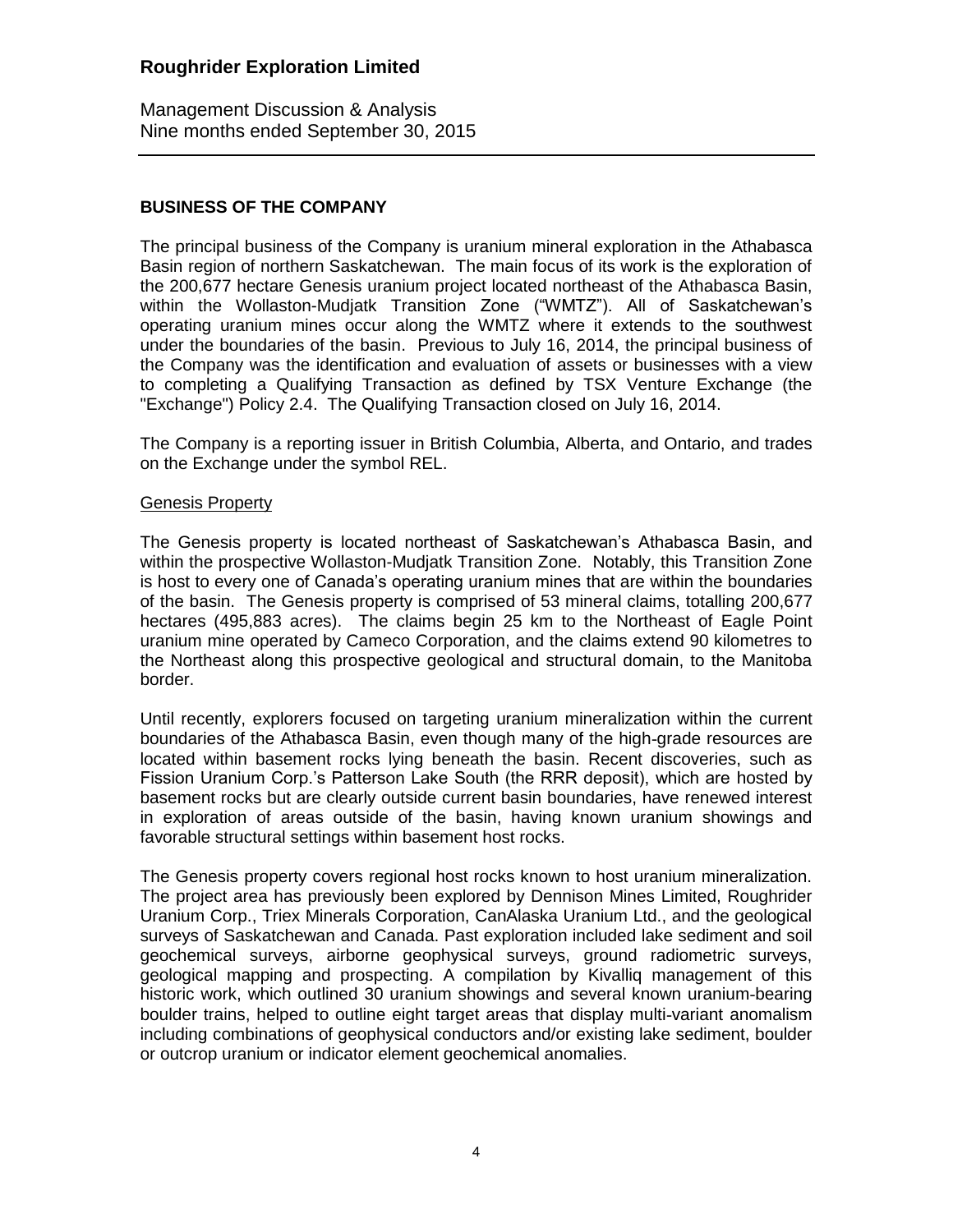Management Discussion & Analysis Nine months ended September 30, 2015

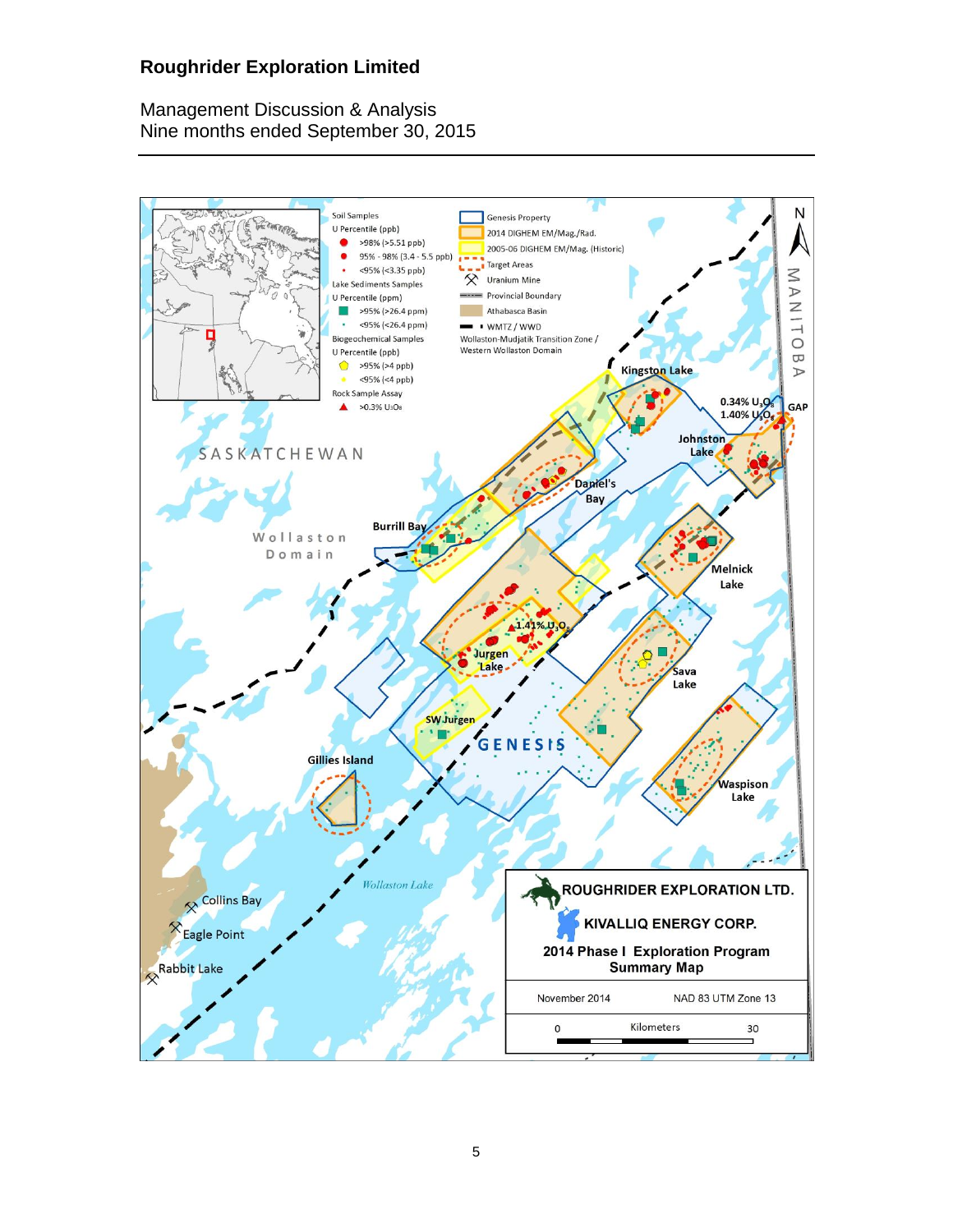Management Discussion & Analysis Nine months ended September 30, 2015

With its partner Kivalliq, Roughrider developed a multi-approach, first phase exploration program designed to identify high priority targets for a future drill program, and also to suggest a number of secondary targets for further follow-up exploration. The eight target areas selected were explored with airborne electromagnetic ("EM"), magnetic and radiometric geophysics and lake sediment geochemical sampling, and various combinations of grid-controlled soil geochemical sampling and orientation biogeochemical sampling, mapping and prospecting. Exploration fieldwork for the 2014 Phase 1 program started on July 18<sup>th</sup> and was completed September 10, 2014.

Preliminary results from the 5,984 line-kilometres of airborne geophysics helped to refine targets during the field work. The 2014 Phase I field work program was successful in isolating six priority areas based on repeated and expanded geochemical anomalies, and favourable geology in association with discrete geophysical signatures. The six priority areas include the following:

- Jurgen 1 and Jurgen 2 are located roughly 5 kilometres apart along an east trending corridor of linear EM conductors and are highlighted by multi-element soil anomalies with confirmed uranium in till and favourable geology; also boulder sample 15401 found roughly 4 kilometres east along the same conductor corridor from Jurgen 2 assayed 1.41%  $U_3O_8$ ;
- Johnston Lake/GAP is an area of favourable geology and geophysics interpreted complex structure highlighted by historic and newly mapped uraniferous boulders  $(1.40\%$  and 0.36%  $U_3O_8$ ; samples 15355 and 15352 respectively), and new and historic soil and lake sediment anomalies;
- Kingston Lake is highlighted by coincident soil and abundant new and historic lake sediment anomalies associated with favourable geology and EM and a magnetic geophysics interpreted complex dome structure;
- Sava Lake is highlighted by biogeochemical anomalies and new and historic lake sediment samples extending along a 1.4 kilometre section of a strong EM conductor; and,
- Daniel's Bay (Burrill Bay area) hosts coincident soil and biogeochemical anomalies in an area of EM and magnetic geophysics interpreted complex geology and structure.

In addition, during 2014 the Company added seven claims totaling 1,941 hectares to the Genesis property through a combination of purchase, property exchange and staking in both Saskatchewan and Manitoba. These seven claims are all in the Johnston Lake/GAP priority area and are contiguous with existing Genesis property claims.

The GAP 1, 2 and 3 claims (located just onto the Manitoba side of the border) and claims MC1246, MC2077 and MC2078 overlie portions of a significant EM conductor that extends southwest from Manitoba where SMDC intersected  $0.1\%$  U<sub>3</sub>O<sub>8</sub> over 0.2 metres in hole JM-01 in 1981. The area is highlighted by a radioactive boulder train extending over five kilometres southwest into the Genesis Property and numerous anomalous regional lake sediment samples, including 195 ppm U (sample GSC-773748).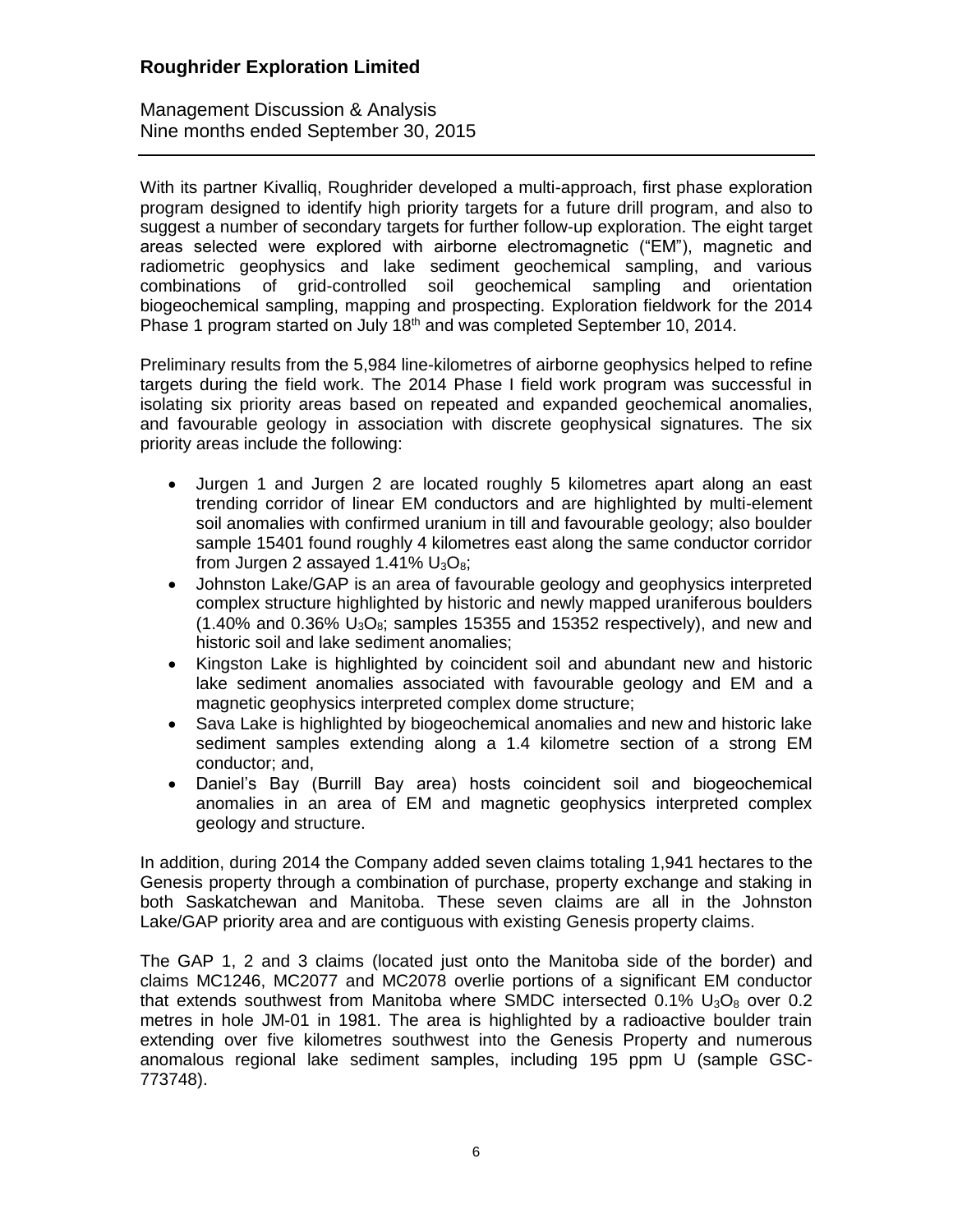Management Discussion & Analysis Nine months ended September 30, 2015

The 35 ha legacy claim S-111916 overlies the historic Charcoal 6 anomaly, which has produced numerous bedrock samples with highs up to 208 ppm U, 4240 ppm Th, 30,136 ppm LREE, 853 ppm HREE, and 447 ppm Mo (sample RD058).

With the addition of these claims, the Genesis property now comprises a total of 200,677 hectares (495,883 acres).

## Other Roughrider Properties

Roughrider holds seven other properties that the Company staked itself. These claims are not part of the Genesis property and are 100% owned by Roughrider. The properties were selected based on a variety of parameters, including proximity to known mineralization, historic occurrences, favourable geology, lake sediment geochemistry and geophysics.

- Mozzie Lake property is comprised of two claims totalling 4,098 ha roughly 25 km north of the Athabasca Basin contact in the Black Lake area. The Mozzie Lake uranium prospect occurs within the Mudjatik Domain and has been demonstrated to include intersections of up to 38.1 metres apparent width of 0.08%  $U_3O_8$  (1968) core hole DDH68-20A-02) Mozzie Lake was the subject of a very focused 19 hole diamond drill program in 1967-68.
- The Fire Eye Lake property consists of a single claim of 2,662 hectares located 65 kilometres southwest of the Genesis property along the south margins of the Wollaston Domain, and produced historic grab sample results of 0.34%, 0.27%, 0.08% and 0.03%  $U_3O_8$ .
- Knoke Lake property is comprised of two claims totaling 1,239 hectares located roughly 3 kilometres west of the Genesis Property and the Burrill Bay target area.
- The Neely-Elke property, overlying uranium occurrences of the same names, is comprised of a single 316 ha claim located less than 16 kilometres northeast of the Cinch Lake, Leonard ad Cayzor uranium mines.
- The Walker Creek (three claims; 2,298 ha), and Laverdiere Creek (one claim, 376 ha) properties are located along the Wollaston-Mudjatik structural corridor 70 kilometres southwest and 20 kilometres west, respectively of the Key Lake mine site and the Athabasca Basin boundary.
- The Douglas River property consists of seven claims totaling 4,865 hectares located 14 km west of the Cluff Lake uranium mine area along the western perimeter of the Carswell Structure within the Athabasca Basin.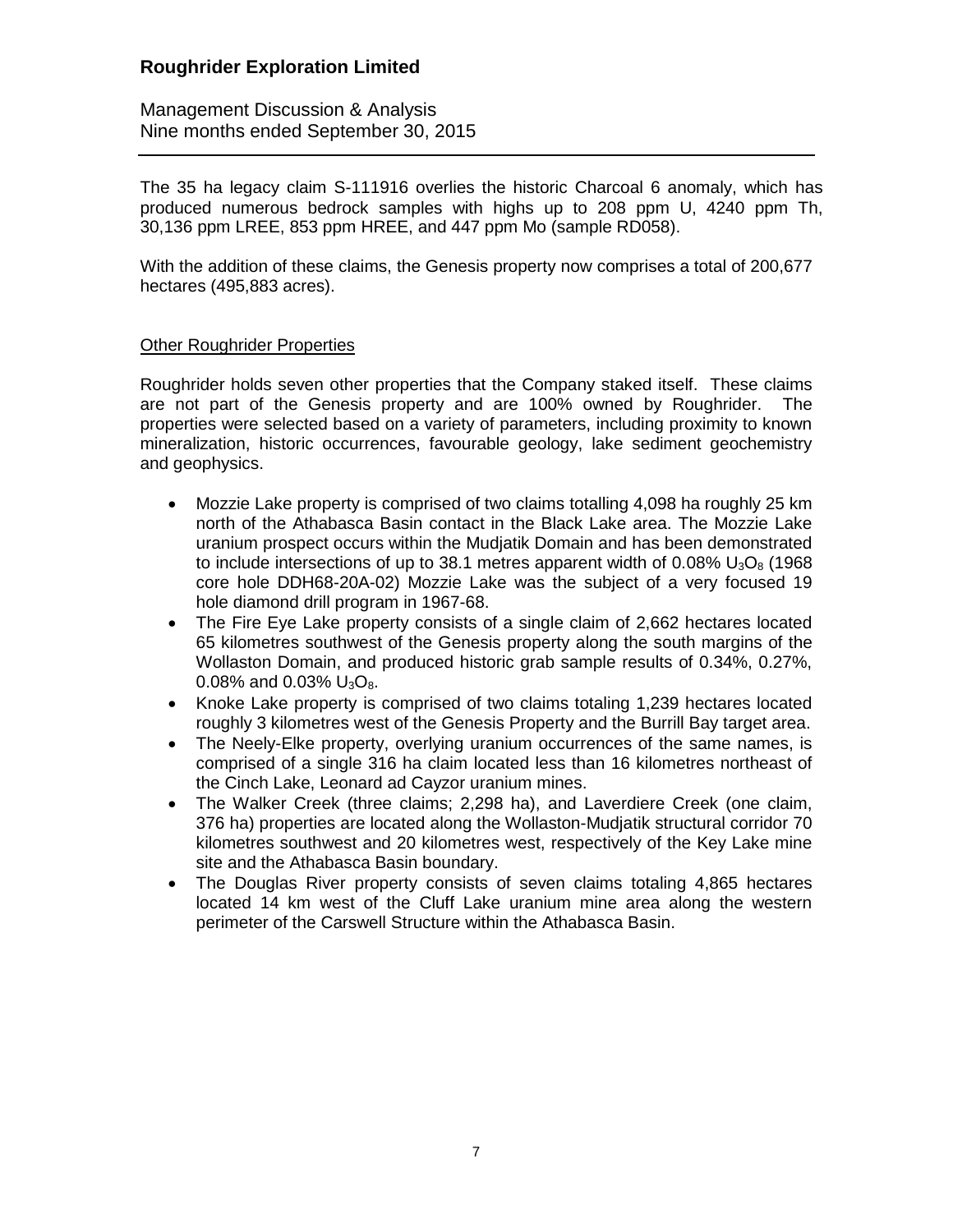Management Discussion & Analysis Nine months ended September 30, 2015

## **HIGHLIGHTS FOR THE NINE MONTHS ENDED SEPTEMBER 30, 2015**

## **Financial Highlights**

Roughrider completed the third quarter of 2015 spending \$237,213 on exploration, while restricting other net expenses to \$228,610.

## **Operational Highlights**

On March 30, 2015, Roughrider announced the completion of its winter drill targeting field program on the Jurgen 1 and Jurgen 2 areas and the Sava Lake biogeochemical anomaly area. This program was designed to further investigate positive results from the 2014 summer work program; in particular, preliminary enzyme leach soil results from grids established above prominent DIGHEM EM conductors at Jurgen 1 and Jurgen 2 and multi-element biogeochemical anomalies at Sava Lake. In the Athabasca region, EM conductors often represent graphitic horizons in pelitic rocks that are a common host for uranium mineralization. Breaks in the general EM and magnetic trends in conjunction with elevated geochemistry may indicate structural disturbances that can be important to uranium mineralization emplacement.

During the 2015 winter program, 545 biogeochemical samples were collected and 69.2 line kilometres of ground magnetic and Very Low Frequency Electromagnetic (VLF) geophysical survey work covered geochemically anomalous areas coincident with priority airborne EM conductors. A total of 594 biogeochemical samples (black spruce twigs) were collected on the same survey grids at 25 to 50 metre intervals.

Jurgen 1 remains a compelling target demonstrating good spatial correlation between:

- 1) the highest uranium results from the 2015 biogeochemical program;
- 2) the highest uranium results from the 2014 enzyme leach soil sampling program (see news release December 1, 2014); and
- 3) the main Jurgen 1 EM conductive trend.

At Jurgen 2, the VLF-EM survey suggests a possible structural feature that disrupts the EM conductors mapped. Biogeochemical results anomalous for uranium at Jurgen 2 show a more subtle correlation to both the 2014 enzyme leach soil sample results and the airborne EM conductors targeted, but seem to extend to the Jurgen 1 conductor that passes through the south portion of the grid.

At Jurgen 1, eight of 249 samples returned values above the 98th percentile for uranium and twenty-one samples returned values above the 95th percentile. The three highest uranium values from the 2015 program were from samples coincident with the main Jurgen 1 conductor; 1.35ppm U, 1.64ppm U and 1.75ppm U. At Jurgen 2, eight of 296 biogeochemical samples returned values above the 95th percentile for uranium. The highest uranium value on the Jurgen 2 grid was 1.26ppm U.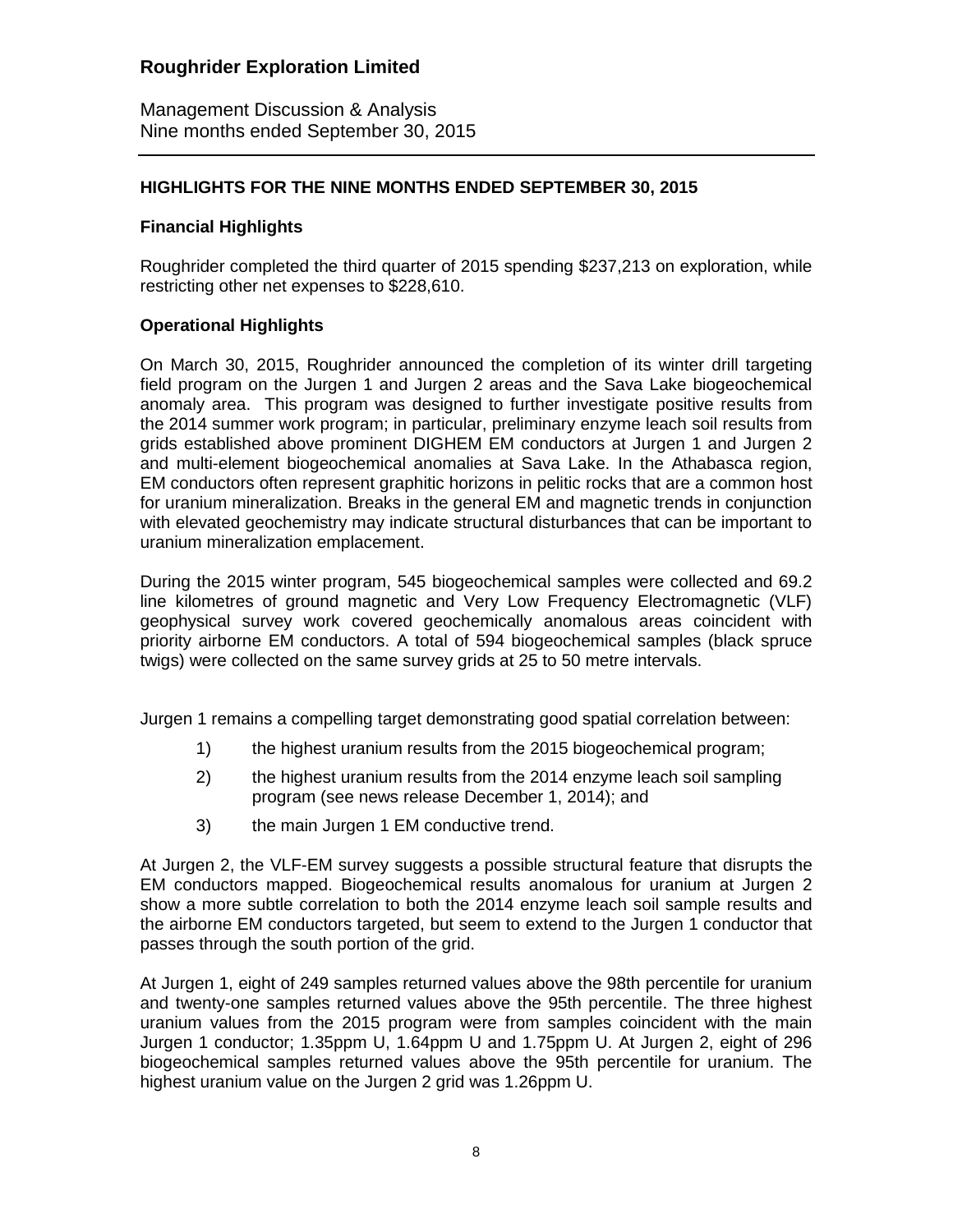Management Discussion & Analysis Nine months ended September 30, 2015

## **Claim Transfer**

On August 11, 2015, Roughrider transferred 100% of title in mineral dispositions S111916 and MC1246 to Kivalliq, subject to the terms of the Area of Interest clause of the Genesis Property option agreement. The claims are contiguous with the Genesis Property claims and comprise 34.8 hectares and 1556.8 hectares respectively in the Johnston Lake-GAP priority area.

## **Section 75 Assessment Expenditure Relief:**

On August 20, 2015 the Saskatchewan Ministry of Economy granted Kivalliq, on behalf of Roughrider, one full year of relief from its 2015 annual assessment work expenditure requirements for the majority of the Genesis Property. The relief was granted for 49 Genesis Property claims named in the application, covering a total of 200,450 hectares, representing \$3,006,746 in expenditure relief.

The relief was granted, subject to Section 75(1) of the Saskatchewan Mineral Tenure Registry Regulations (the Regulations), because of the severe forest fire hazard that existed throughout northern Saskatchewan in 2015 that seriously hampered efforts to conduct a summer field work program. Claim S111916 was not included in the application; comprising only 34.8 hectares, S111916 is in good standing up to 2034. Work totalling over \$1.25 million completed by Roughrider on the Genesis Property in 2014 remains to be filed for assessment. However the roughly \$200,000 of assessment work completed by Roughrider in March of 2015 will not be eligible for assessment credit, based on the terms of Section 75 of the Regulations.

## **OUTLOOK**

 $\overline{a}$ 

## **Financial outlook**

After successfully completing its Qualifying Transaction and concurrent \$2.75M financing on July 16, 2014, having conducted two exploration fieldwork programs, the Company completed the third quarter of 2015 with working capital<sup>1</sup> of \$783,156.

The current objectives of the Company are to continue exploring the Genesis uranium project with a view to fully earning the 85% interest under the option agreement; however initiating a drill program would be subject to raising additional capital.

The Company's ability to continue as a going concern is dependent upon a number of factors – principally on the Company's ability to create positive cash flow in the short term either by obtaining the necessary financing to undertake additional exploration and development of its mineral property interests, by creating one or more additional joint venture agreements with partners in order to achieve the foregoing, or by selling one or more mineral property interests. The Company currently has sufficient working capital to meet its minimum contractual obligations to December 31, 2015 and beyond, however additional capital will be needed to continue exploring the Genesis property in 2015.

<sup>&</sup>lt;sup>1</sup> Working capital, a non-GAAP-measure is defined as current assets net of current liabilities.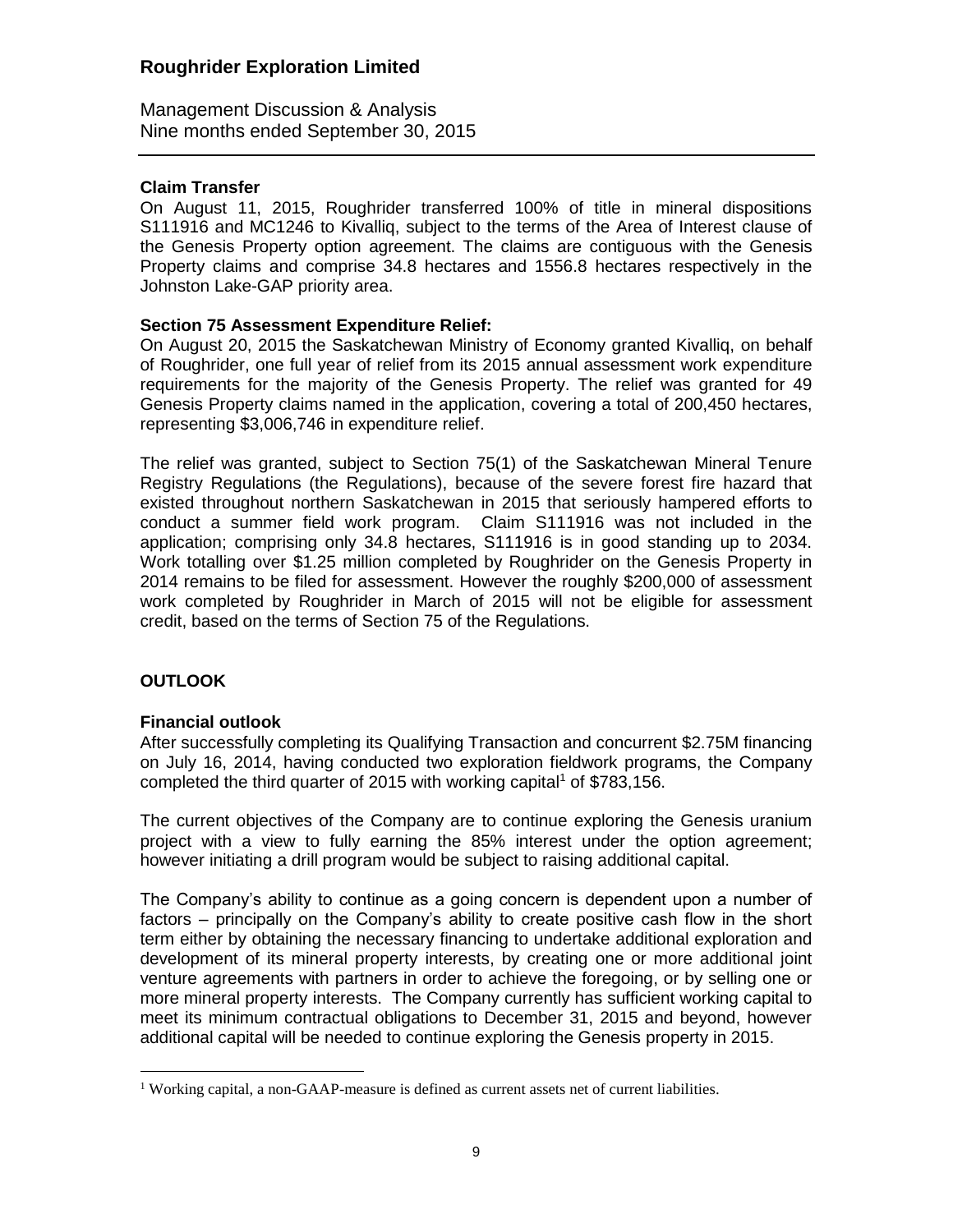Management Discussion & Analysis Nine months ended September 30, 2015

## **DISCUSSION OF OPERATIONS AND FINANCIAL CONDITION**

#### *Results of Operations*

During the quarter ended September 30, 2015, the Company completed its winter drill targeting field program at the Genesis project in northeastern Saskatchewan. Any drill program would be subject to raising additional capital.

The Company had no source of revenue.

### *Summary of Quarterly Results*

|                    |            |                             | <b>Basic and Diluted</b> |
|--------------------|------------|-----------------------------|--------------------------|
|                    |            | <b>Loss from Operations</b> | Loss per Share from      |
|                    |            | and Net Loss                | Operations and           |
| Period ended       | Revenues   |                             | Net Loss per Share       |
| September 30, 2015 | Nil        | \$ (89,790)                 | \$ (0.00)                |
| June 30, 2015      | Nil        | (153, 427)                  | (0.01)                   |
| March 31, 2015     | Nil        | (222, 606)                  | (0.01)                   |
| December 31, 2014  | Nil        | (435,643)                   | (0.05)                   |
| September 30, 2014 | Nil        | (1,570,727)                 | (0.11)                   |
| June 30, 2014      | Nil        | (14, 447)                   | (0.01)                   |
| March 31, 2014     | <b>Nil</b> | (5,642)                     | (0.00)                   |
| December 31, 2013  | Nil        | \$(7,308)                   | \$ (0.01)                |

The variation in the Company's quarterly net loss over the past eight quarters is largely due to the increase in activity beginning on July 16<sup>th</sup>, 2014 as a result of the Company completing its Qualifying Transaction. In addition, costs increased to support the initial field-exploration program from July to September 2014, as well as the more focused field-exploration program in March 2015, and the assays and analysis costs which tend to follow the completion of an exploration program. In the quarter ended September 30, 2015, the Company was focused on minimizing costs.

#### *Three months ended September 30, 2015*

The loss for the quarter ended September 30, 2015 ("Q3-15") reflects the cost of the company's base expenditures, with quarterly expenditures continuing to taper from Q2- 15. Quarterly expenditures show a substantial decrease from Q3-14, when the initial winter drill targeting field exploration program was underway on the Genesis property. This decrease from Q3-14 is largely due to the \$1M decrease in exploration expenditures, with a smaller exploration program in Q3-15. In particular, there was no airborne geophysical survey conducted in Q3-15, and fuel, helicopter and personnel time decreased commensurately in Q3-15.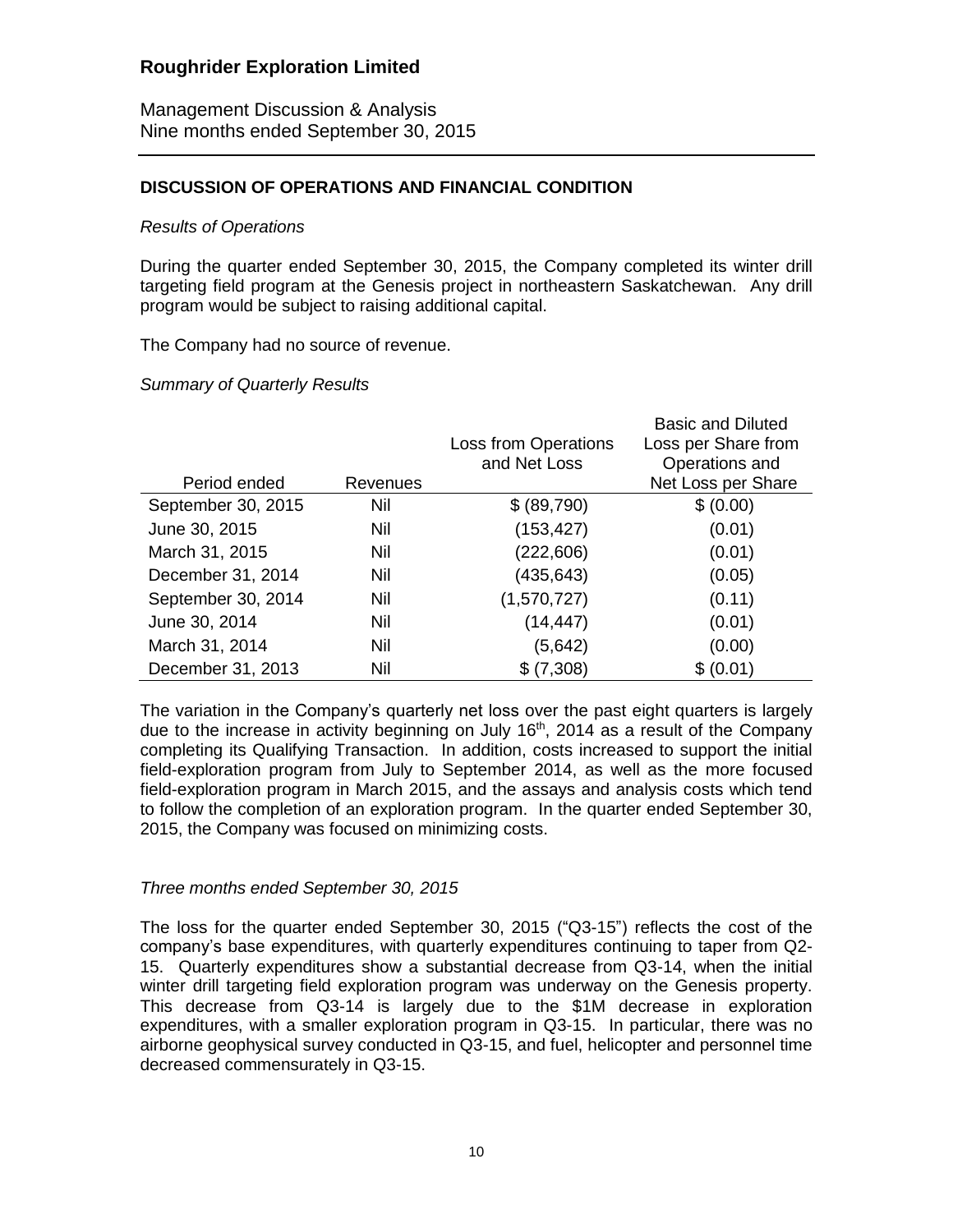Management Discussion & Analysis Nine months ended September 30, 2015

Additionally, the \$370,000 decrease in Stock-based compensation was also a significant factor, with no stock options vesting in Q3-15.

Salaries and personnel costs in Q3-15 are approximately \$40,000 lower than in Q3-14, due to lower staffing levels in Q3-15, as well as costs related to hiring a CEO, and CFO in Q3-14 that were not required in Q3-15.

Similarly, professional fees in Q3-15 are approximately \$43K lower than in Q3-14. Legal costs related to completing the Qualifying Transaction were incurred in Q3-14, without similar costs incurred in Q3-15.

### *Nine months ended September 30, 2015*

The loss for the nine months ended September 30, 2015 ("YTD-15") reflects the cost of the company's modest winter 2015 exploration program. The larger loss for the nine months ended September 30, 2014 ("YTD-14") reflects the cost of the Company's initial winter drill targeting field exploration program on the Genesis property. In particular, there was no airborne geophysical survey conducted in YTD-15, and fuel, helicopter and personnel time decreased commensurately in YTD-15.

Additionally, the \$370,000 decrease in Stock-based compensation was also a significant factor, with no stock options vesting in YTD-15.

Salaries and personnel costs have increased \$80,000 from YTD-14 to YTD-15 as a result of having staff employed for 9 months in YTD-15. As a Capital Pool Company during the six months ended June 30, 2014, activity levels and costs were both extremely low, with no staff hired until after completion of the Qualifying Transaction. Staff were employed for only one quarter during YTD-14.

## *Capital purchases*

The Company expended \$620,382 in exploration property acquisition costs in fiscal 2014 (all in the second half of the year), with no similar expenditures in YTD-15. Cash and share payments due as part of the Genesis option agreement represent the largest components of these acquisition costs.

There have been no purchases of property, plant or equipment to date.

## *Liquidity, Capital Resources and Cash Flow Analysis*

The Company's primary source of funding has been from the issuance of common shares. Management is concerned about the Company's ability to raise additional funds amid the low uranium price, and the prevailing investment climate of risk aversion, particularly toward mining projects.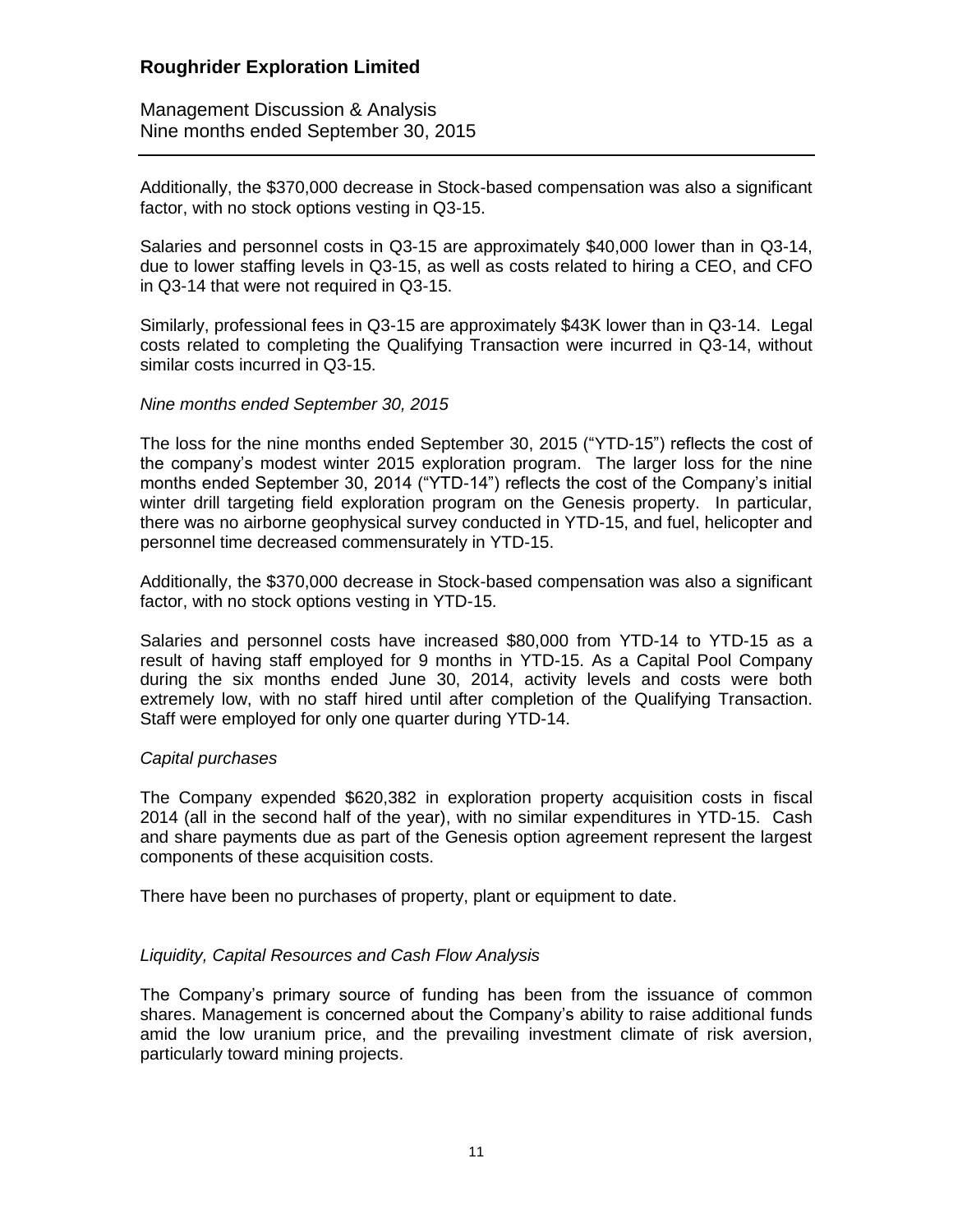Management Discussion & Analysis Nine months ended September 30, 2015

Concurrent with the completion of the Qualifying Transaction, the Company completed a financing, raising gross proceeds of \$2,756,260. This substantially improved Roughrider's capital resources. The Company currently has sufficient working capital to meet its minimum contractual obligations to December 31, 2015 and beyond, however additional capital will be needed to satisfy the terms of the option agreement with Kivalliq and continue with the Phase II exploration of the Genesis property in 2016.

### *Financial Instruments*

The Company's financial instruments consist of cash and cash equivalents, receivables, and accounts payable and accrued liabilities. It is management's opinion that the Company is not exposed to significant interest, currency or credit risk arising from the financial instruments. Credit risk is managed for cash by having a major Canadian bank hold the funds in a chequing account. Credit risk is managed for significant receivables by seeking prompt payment, monitoring the age of receivables, and making follow up inquiries when receivables are not paid in a timely manner. Currency risk is negligible as all funds and payables are denominated in Canadian dollars. The Company does not engage in any hedging activities. Further discussion of these risks is available in the audited financial statements for the year ended December 31, 2014.

## **ADDITIONAL DISCLOSURE FOR VENTURE ISSUERS WITHOUT SIGNIFICANT REVENUE**

Significant components of general and administrative expenses are shown separately on the *Condensed Interim Statements of Loss and Comprehensive Loss,* also part of the unaudited condensed interim financial statements for the nine months ended September 30, 2015.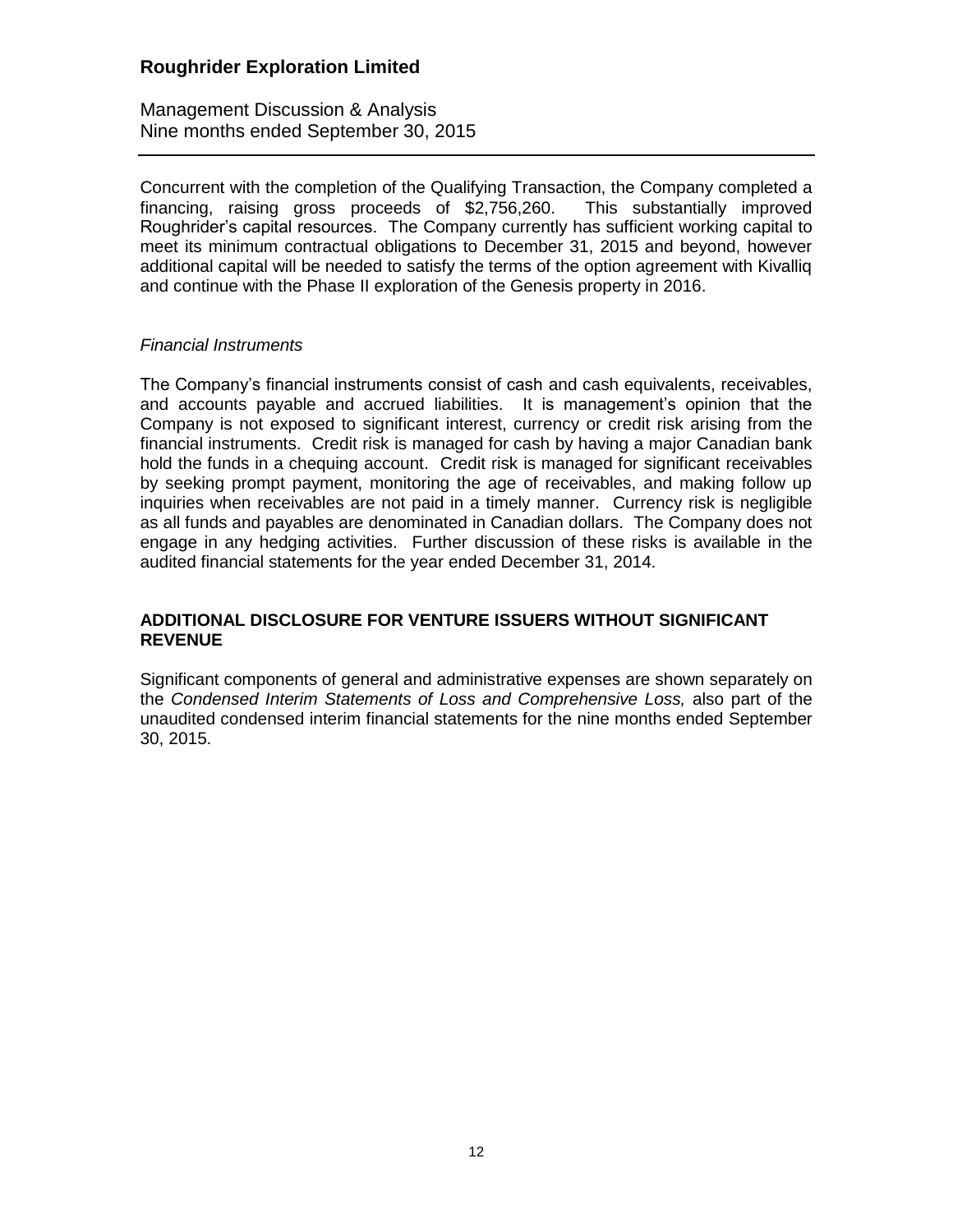Management Discussion & Analysis Nine months ended September 30, 2015

## **RISK FACTORS**

### *Macroeconomic Risk*

Impairments and write-downs of major mining projects have led to a significant reduction in "risk appetite" with respect to funding investment into exploration companies. As a result, the ability for exploration companies to access capital through private placements has been significantly diminished. The long term result of lower risk appetite is that projects take longer to develop, or may not be developed at all.

## *Political Policy Risk*

Despite the recent moderation in the gold price, the previously record-high gold prices encouraged numerous governments around the world to look at ways to secure additional benefits from the mining industry across all commodity types, an approach recognized as "Resource Nationalism." Mechanisms used or proposed by governments have included increases to royalty rates, corporate tax rates, implementation of "windfall" or "super taxes," and carried or free-carried interests to the benefit of the state. Extreme cases in Venezuela and Argentina have resulted in the nationalization of active mining interests. Such changes are viewed negatively in the investment community and can lead to share price erosion, and difficulty in accessing capital to advance projects.

## *Exploration Risk*

Mineral exploration and development involve a high degree of risk and few projects are ultimately developed into producing mines. There is no assurance that the Company's exploration targets will demonstrate exploration results sufficient to result in the definition of a body of commercial ore. Whether an ore body will be commercially viable depends on a number of factors including the particular attributes of the deposit such as size, grade and proximity to infrastructure, as well as mineral prices and government regulations, including environmental regulations.

## *Financial Capability and Additional Financing*

The Company has limited financial resources, has no source of operating income and has no assurance that additional funding will be available to it. It is anticipated that further exploration and development of the projects will be financed in whole or in part by the issuance of additional securities by the Company. Although the Company has been successful in the recent past in financing its initial activities through the issuance of equity securities, there can be no assurance that it will be able to obtain sufficient financing in the future to execute its business plan, particularly with ongoing uncertainty in the global financial markets, and the prevailing investment climate of risk aversion particularly in the resource sector. A discussion of risk factors particular to financial instruments is presented in the audited financial statements for the year ended December 31, 2014.

The Company has not commenced commercial mining operations and, apart from exploration property acquisition costs, has no assets other than cash and cash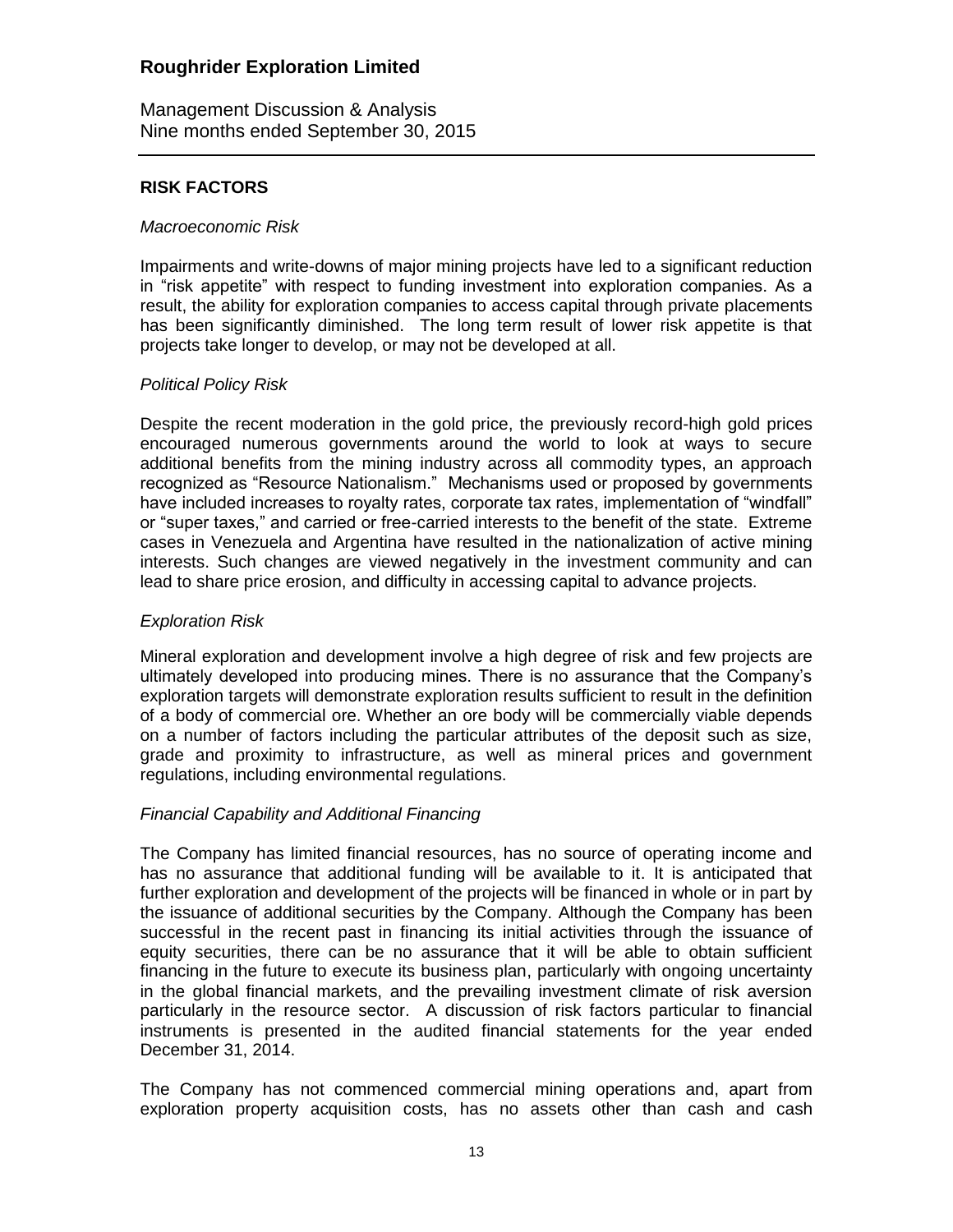Management Discussion & Analysis Nine months ended September 30, 2015

equivalents, modest receivables and a small amount of prepaid expenses. The Company has no history of earnings, and is not expected to generate earnings or pay dividends until the company's exploration project is sold or taken into production.

### *Commodity Prices*

The mineral industry varies with the price of metals. The prices of uranium, gold and other commodities have fluctuated widely in recent years and are affected by factors beyond the control of the Company including, but not limited to, international economic and political trends, currency exchange fluctuations, economic inflation and expectations for the level of economic inflation in the consuming economies, interest rates, global and local economic health and trends, speculative activities and changes in the supply of commodities due to significant (often sovereign or national) purchases and divestitures, new mine developments, mine closures as well as advances in various production and use technologies of commodities. All of these factors will impact the viability of the Company's exploration projects in ways that are impossible to predict with certainty.

### *Uranium Market*

Since uranium is used both as a fuel for power generation and as a weapon, its price is subject to unique forces in addition to the typical supply / demand tension impacting all commodities. These unique forces include the level of strategic government stockpiling or disposition, the level of effort being expended to cap the number of nuclear-armed states in the world, the public perception of the relative safety of nuclear power generation, and related government and international regulation. While these unique forces appear to have acted together in recent years to suppress the spot price of uranium, this risk may become an opportunity if those forces subside and the spot price of uranium continues to rise.

## *Environment*

Both the exploration and any production phases of the Company's future operations will be subject to environmental protection regulations in the jurisdictions in which it operates. Globally, environmental legislation is evolving towards stricter standards and enforcement, more stringent environmental impact assessments of new mining projects and increasing liability exposure for companies and their directors and officers. There is no assurance that future environmental regulations will not adversely affect the Company or its future operations.

#### *Access*

In order to perform exploration, the Company must be able to access the areas of interest. There is a risk that the Company will not be able to access areas of interest either temporarily or permanently. This may occur for a variety of reasons, including risk of natural disasters, (primarily forest fires), very high natural radiation levels, or other reasons. An inability to access may cause an inability to spend sufficiently to either maintain claims held directly, or to fulfill minimum spend requirements in joint venture agreements.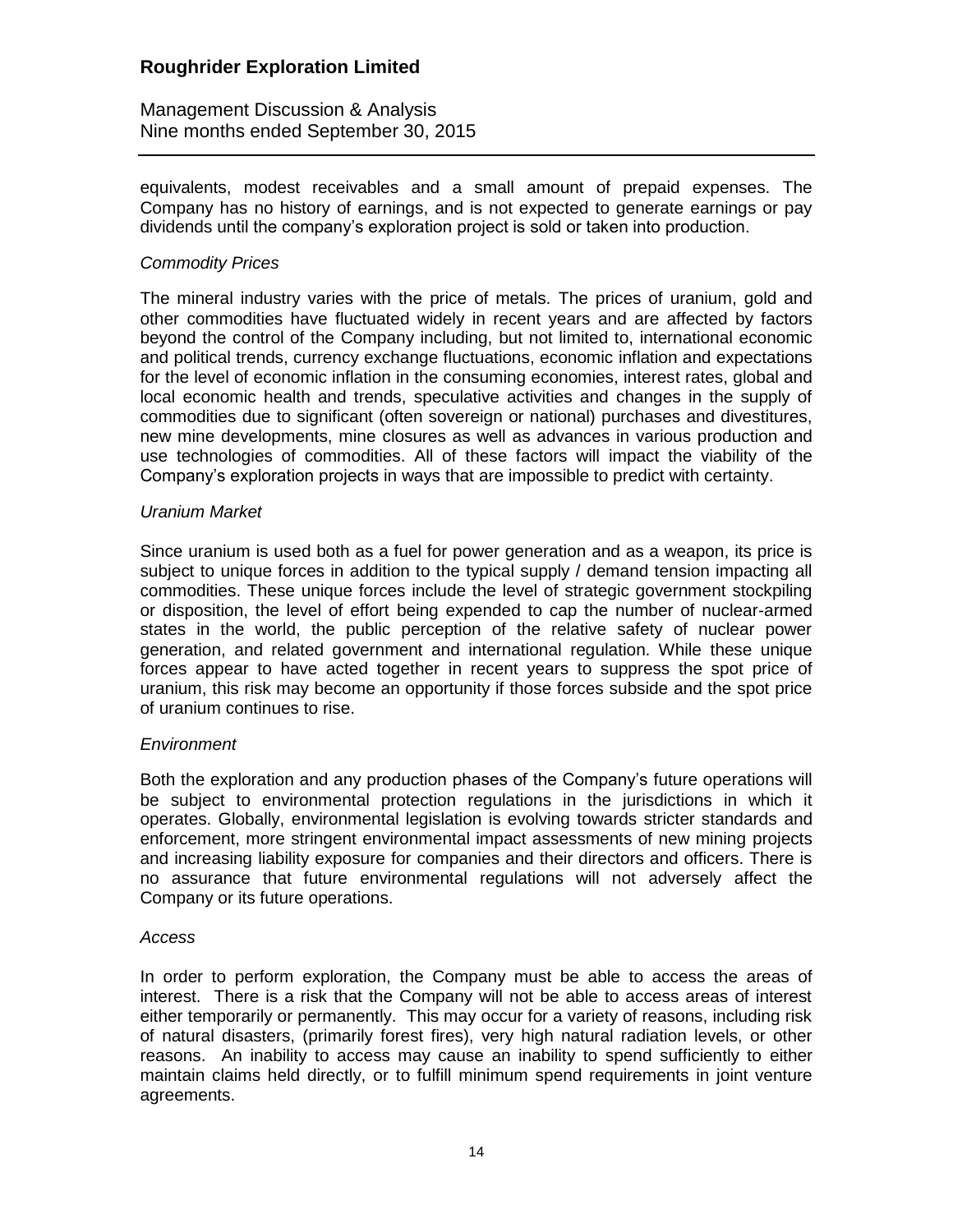Management Discussion & Analysis Nine months ended September 30, 2015

## *Financial Instrument Risk*

As a result of its use of financial instruments, the Company is subject to credit risk, interest rate risk, currency risk, liquidity risk and other price risk. These risks are considered to be small. These risks are discussed comprehensively in the audited financial statements for the year ended December 31, 2014.

### *Liquidity of Common Shares*

There can be no assurance that an active and liquid market for the Company's common shares will develop or continue to exist, and an investor may find it difficult to resell its common shares. In addition, trading in the common shares of the Company may be halted at other times for other reasons, including for failure by the Company to submit documents to the Exchange in the time periods required.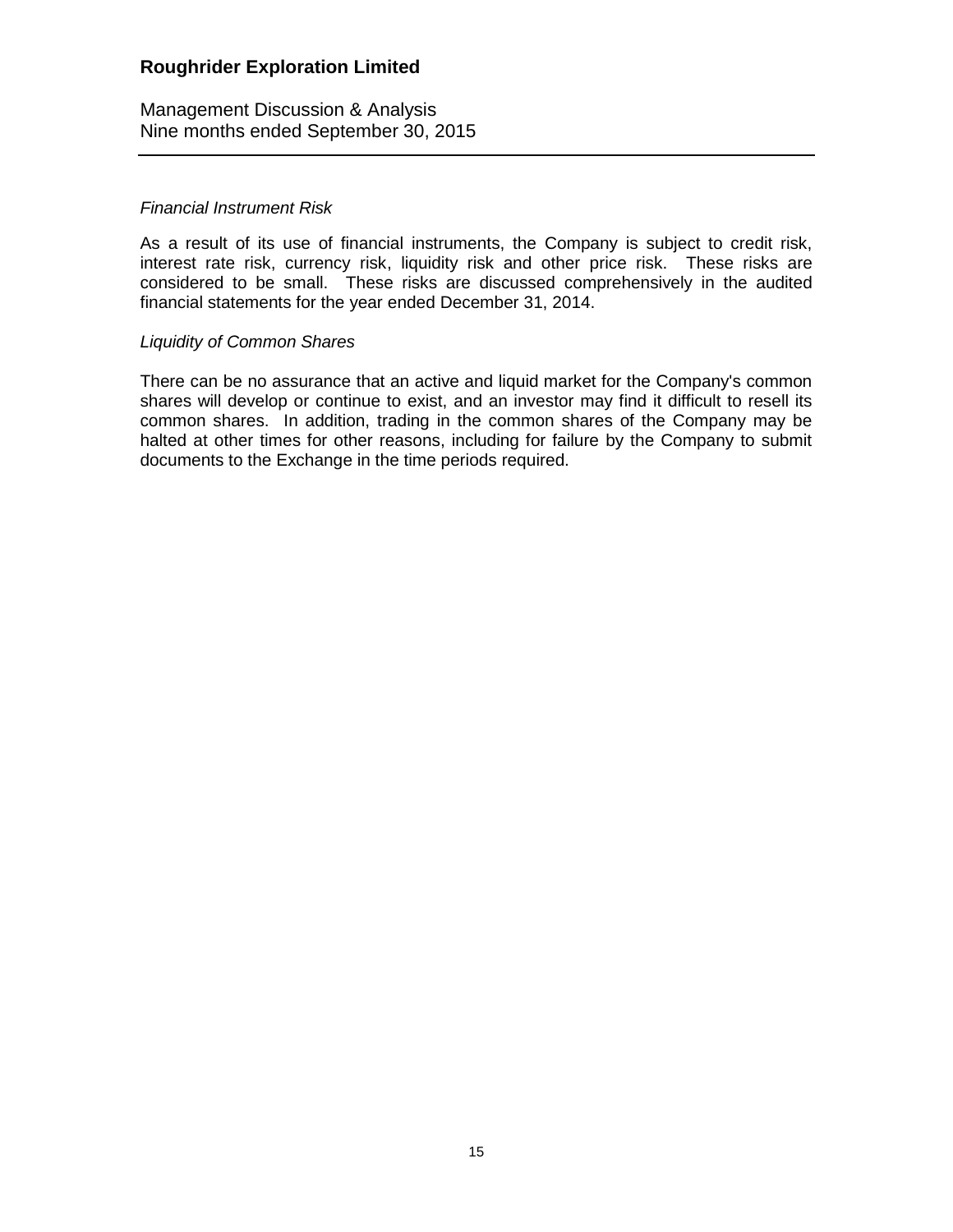Management Discussion & Analysis Nine months ended September 30, 2015

## **RECENT ACCOUNTING PRONOUNCEMENTS**

## **Adoption of New Standards and Interpretations**

The following amended standards are relevant to the organization and were first adopted for the Company's year ended December 31, 2015, but had no material impact on the financial statements:

*IFRS 3, Business Combinations* amendment clarifies the scope exception for joint arrangements.

*IFRS 8, Operating Segments* amendment to require disclosure of judgements made by management in aggregating segments, and a reconciliation of segment assets to the entity's assets when segment assets are reported.

*IAS 24, Related Party Transactions* amendment to revise the definition of "related party" to include an entity that provides key management personnel services to the reporting entity or its parent, and to clarify the related disclosure requirements.

### **Upcoming Changes in Accounting Standards**

The following changes to standards are effective as follows:

## For the Company's year ended December 31, 2016:

*IAS 1, Presentation of Financial Statements* amendment to clarify guidance on materiality and aggregation, the presentation of subtotals, the structure of financial statements, and the disclosure of accounting policies. These amendments will be effective for the Company's year ended December 31, 2016.

#### For the Company's year ended December 31, 2018:

*IFRS 7, Financial Instruments: Disclosures* amendment requires additional disclosures on transition from IAS 39 and IFRS 9, and will be effective for the Company's year ended December 31, 2018.

*IFRS 9, Financial Instruments:* amendment introduces the new requirements for the classification, measurement and de-recognition of financial assets and financial liabilities. Specifically, *IFRS 9* requires all recognized financial assets that are within the scope of *IAS 39 Financial Instruments: Recognition and Measurement* to be subsequently measured at amortized cost or fair value.

The Company is in the process of assessing the impact of the changes to accounting standards above.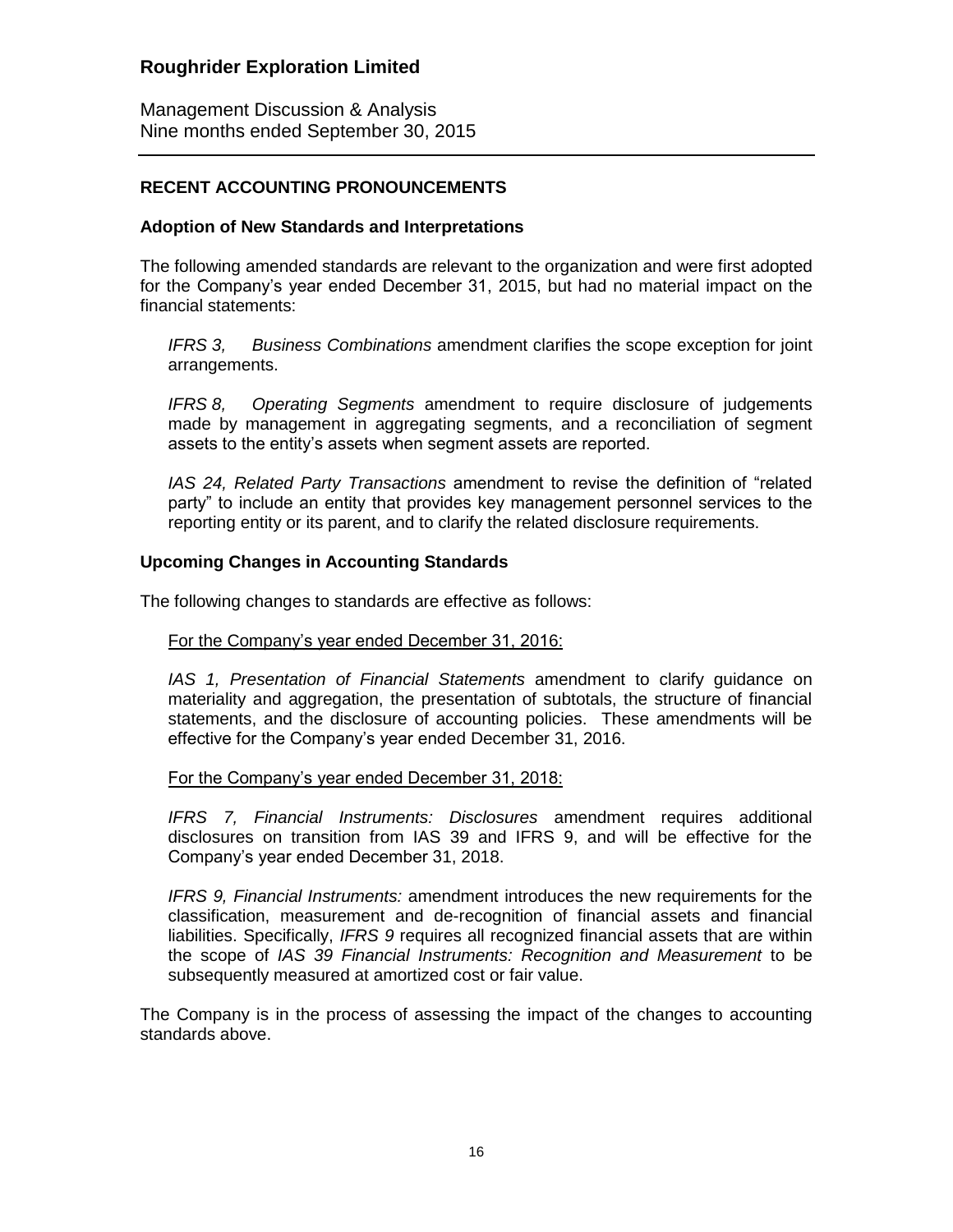Management Discussion & Analysis Nine months ended September 30, 2015

## **OFF-BALANCE SHEET ARRANGEMENTS**

The Company is not a party to any off-balance sheet arrangements that have, or are reasonably likely to have, a current or future material effect on the Company's financial condition, changes in financial condition, revenues, expenses, results of operations, liquidity, capital expenditures or capital resources.

## **TRANSACTIONS WITH RELATED PARTIES**

a) Legal services:

In the nine months ended September 30, 2015, services valued at \$21,500 (September 30, 2014 - \$99,000) were received from Anfield, Sujir, Kennedy, & Durno LLP, a law firm for which one of the directors of the Company is a partner.

b) Key management personnel:

Key management personnel are those persons that have the authority and responsibility for planning, directing and controlling the activities of the Company, directly or indirectly. Key management includes executive and non-executive members of the Company's Board of Directors, corporate officers and a vice president.

For the period from January 1, 2015 to September 30, 2015, officers and a vice president of the Company were compensated with combined cash compensation of \$193,000, included in salaries and in exploration expenses, (2014 – \$78,000) and were granted no stock options (2014 – 500,000 options with a Black-scholes calculated value of \$98,760). During the same nine month period in 2015, nonexecutive members of the Company's Board of Directors received no cash compensation (2014 – nil), and were not granted any options (2014 - 750,000 options with a Black-Scholes calculated value of \$148,140).

As at September 30, 2015, \$14,500 (2014 – \$571) was owing to related parties, and has been included in accounts payable and accrued liabilities.